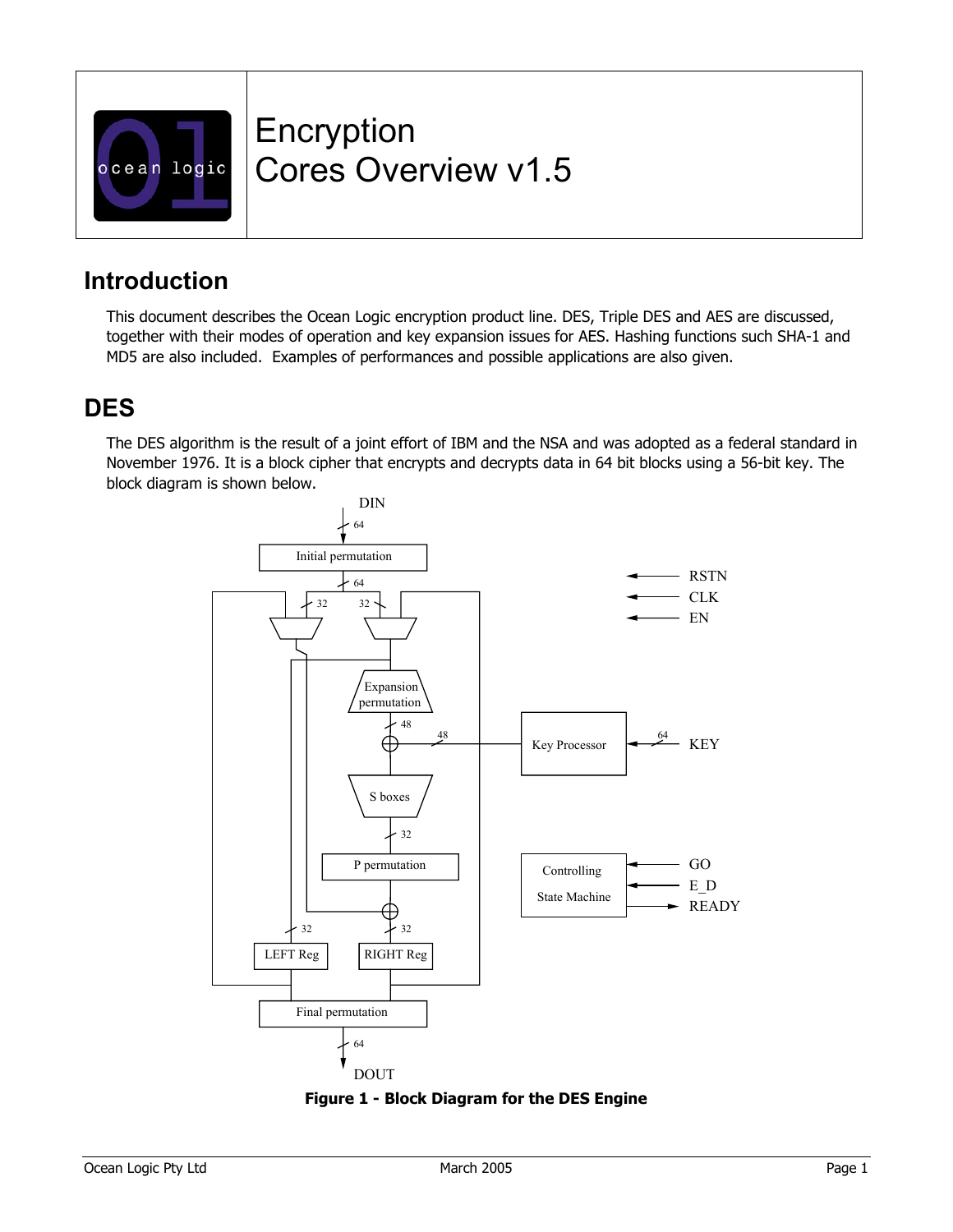After an initial permutation, the input data is split into two 32-bit words, left and right. This is followed by 16 rounds of identical operations.

The right word is processed with an expansion permutation and XORed with the processed key, followed by the S boxes substitution. The output of the S boxes is permuted and then XORed with the left word.

The result is used to update the right word register at the end of each round. Also, the previous right word is stored in the left word register. The processed key changes at each round as well, thanks to shifts and permutation operations.

At the end of the 16 rounds the left and right words are reassembled together and passed through the inverse of the initial permutation.

Although the security of DES has never been compromised, it is now considered relatively weak. Its short key allows exhaustive search with relatively inexpensive equipment and the algorithm should only be used for compatibility with legacy equipment.

The DES core is capable of performing a DES encryption/decryption operation in 16 cycles. Since DES operates on 64 bits data words, this translates in a sustained throughput of 4 bits/cycle.

At 100 MHz the core is therefore capable of processing 400 Mbit/s.

This performance can be sustained even when changing from encryption to decryption and while switching key.

A summary of performances of the DES core is below.

|  | Number of cycles   Latency (cycles)   Throughput (bits/cycle) |
|--|---------------------------------------------------------------|
|  |                                                               |

**Table 1 - DES core performance** 

## **Triple DES**

The triple DES algorithm was proposed by IBM when it became clear that the security of the DES had been reduced by advances in computer technology.

Compared to the DES algorithm, the triple DES algorithm provides a much higher level of security.

Each triple DES encryption/decryption operation (as specified in ANSI X9.52) is a compound operation of the DES encryption and decryption operations.

A triple DES encryption operation consists in the transformation of a 64-bit block I into a 64-bit block O, defined as follows:

$$
O = E_{K3}( D_{K2}( E_{K1}(I)))
$$

Where the  $E_K(I)$  and  $D_K(I)$  represent the DES encryption and decryption of I using DES key K respectively.

Similarly, a triple DES decryption operation consists in the transformation of a 64-bit block I into a 64-bit block O, defined as follows:

$$
O = D_{K1}( E_{K2}( D_{K3}(I)))
$$

The standard specifies the following keying options for the keys (K1, K2, K3).

- 1. Keying Option 1: K1, K2, and K3 are independent keys;
- 2. Keying Option 2: K1 and K2 are independent keys and K3 = K1;
- 3. Keying Option 3:  $K1 = K2 = K3$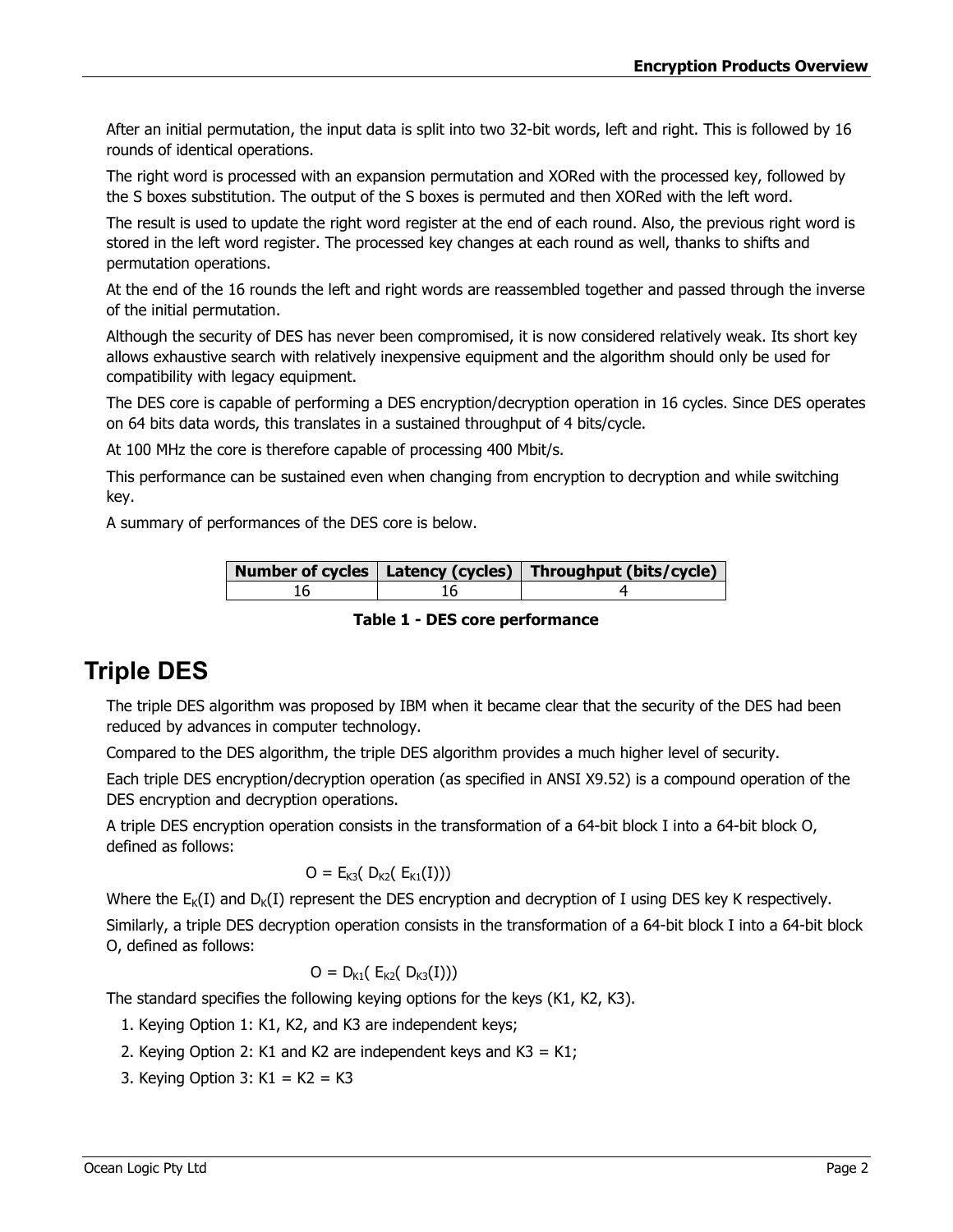In the last case, the triple DES algorithm coincides with the DES algorithm, providing backward compatibility.

There are two different versions of the DES3 core implementing the Triple DES algorithm.

The first performs each DES operation serially. Since each DES operation takes 16 cycles, a total of 48 cycles are required. This means that the sustained throughput of this version is  $\sim$ 1.3333 bits/cycle.

A partially pipeline version is also available, performing a Triple DES operation every 16 cycles with a sustained throughput of 4 bits/cycle. Only ECB mode is supported in this version of the core.

A summary of performances of the Triple DES core is below.

| <b>Type</b>         | <b>Number of cycles</b> | Latency (cycles) | Throughput (bits/cycle)   Relative size |  |
|---------------------|-------------------------|------------------|-----------------------------------------|--|
| Serial              | 48                      | 48               | ~1.333                                  |  |
| Partially pipelined |                         | 48               |                                         |  |

#### **Table 2 - Triple DES core performances**

## **AES**

The AES algorithm was selected by NIST on October 20, 2000 amongst a group of competing algorithms. AES specifications are now part of the FIPS-197 specification. AES stands for Advanced Encryption Standard.

The algorithm chosen by NIST, Rijndael offers strong and secure encryption with the added flexibility of variable key block sizes.

Compared to the DES and the triple DES algorithms AES provides an even higher level of security.

An AES encryption operation consists in the transformation of a 128 bits block into a block of the same size.

The encryption key can be chosen among three different sizes: 128, 192 or 256 bit. The key is expanded during cryptographic operations.

A block diagram of the AES core is shown below.



**Figure 2 - AES core block diagram** 

The AES algorithm consists of a series of steps repeated a number of times (rounds). The number of rounds depends on the size of the key and the data block. The intermediate cipher result is known as state.

**Table 3 - Number of rounds as a function of key size.**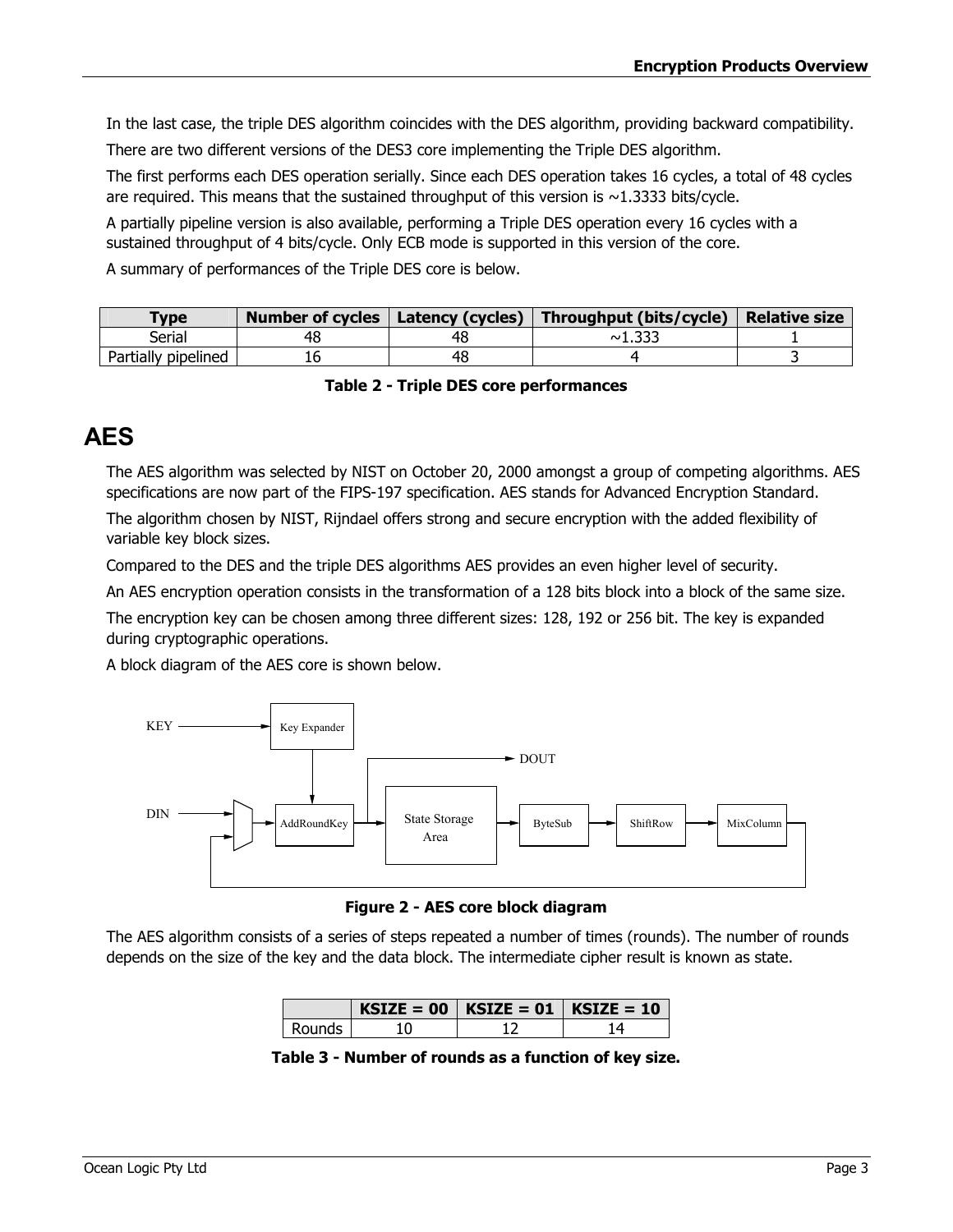Initially, incoming data and key are added together in the AddRoundKey module. The result is stored in the State Storage area. The state information is then retrieved and the ByteSub, Shiftrow, MixColumn and AddRoundKey are performed on it in the specified order. At the end of each round the new state is stored in the State Storage area. These operations are repeated according to the number of rounds.

The final round is anomalous as the MixColumn step is skipped. After the final round the cipher is output.

The AES core supports both encryption and decryption and all key sizes.

A fast version processes 128 bits at once for each round. A smaller but slower version processes 32 bits at once and it takes 4 cycles to complete a round.

The tables below summarize the performances of the AES cores.

| <b>Key size</b>         | 128    | 192    | 256   |
|-------------------------|--------|--------|-------|
| Number of cycles        |        | 13     | 15    |
| Latency (cycles)        |        | 13     | 15    |
| Throughput (bits/cycle) | ~11.63 | ~10.84 | ~8.53 |

**Table 4 - Fast AES core performance.** 

| <b>Key size</b>         | 128    | 192   | 256   |
|-------------------------|--------|-------|-------|
| Number of cycles        | 44     | 52    | 60    |
| Latency (cycles)        | 44     | 52    | 60    |
| Throughput (bits/cycle) | ~0.2.9 | ~2.46 | ~2.13 |

**Table 5 - Small AES core performance.** 

As it can be seen, the performance of the core depends on the key size as well.

The throughput of the fast core is 4 times the one of the small core. Its size is also approximately 4 times larger.

Fully pipelined AES implementations are also possible capable of over 25 Gbit/s in a modern ASIC process.

An encryption only core will be generally smaller than an encryption/decryption one.

There are many optimizations possible for AES cores that depend on the particular customer's requirement. It is important that all the requirements are discussed so that the best option is chosen.

#### **Key expansion issues**

According to the AES algorithm, a key must be expanded in order to be used during the encryption process.

Keys that are 128, 192 or 256 bits are expanded to 1408, 1664 or 1920 bits respectively.

An additional core can expand the key on the fly, as the encryption (or decryption) operation proceeds.

However, in applications where the key is not changed or not changed very often, a key can also be preexpanded and stored in a memory.

In this case the additional key expander core is not required.

The separation of AES core and its key expander allows greater optimization and adaptability to customers' requirements.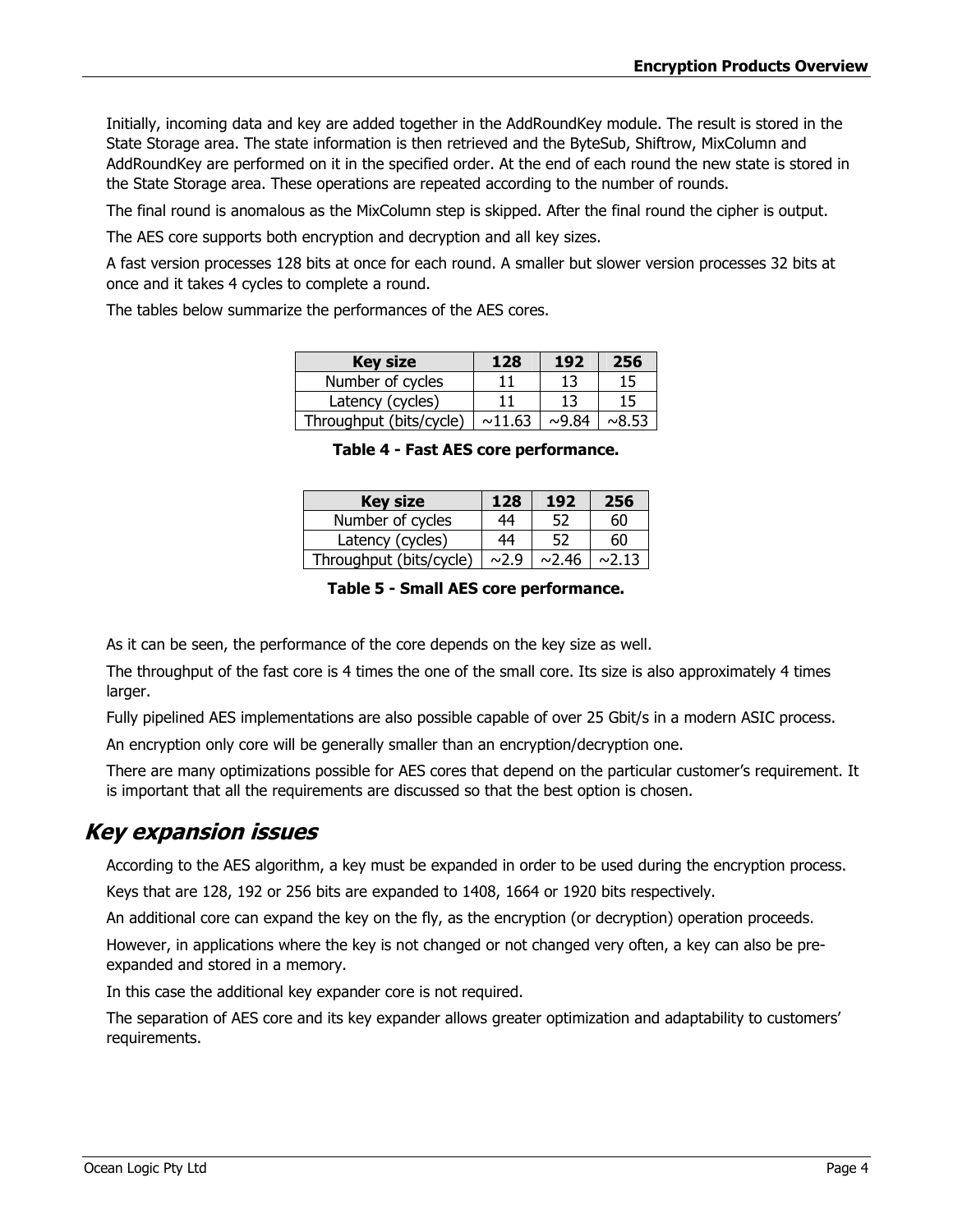#### **Key expansion during decryption**

During decryption (and only with ECB and CBC modes, see the "Modes of Operation" section in this document) the expanded key must be fed to the core backwards.

This can be achieved in a couple of ways. One way consists in expand the key, store it in a memory and then read it backwards. Another possibility is to use a forward/backwards key expander core.

This core can expand the key normally during encryption. However, during decryption, the core accepts the last 128, 192 or 256 bits of the expanded key and recreates all the other bits in reverse order, as required.

In the case of ASIC implementations the lack of the additional memory makes this implementation quite attractive.

In modern FPGAs, where RAM blocks are inexpensive, the other solution is often more appropriate.

A disadvantage of the Forward/backward Key Expansion method is that the last bits of the expanded key must be known. In fact, the core needs them to recreate all the other expanded key data backwards.

Even if last key bits are unknown, this core can still be used to eliminate the external memory. In fact, it is possible to fully forward expand the initial key, store only the last key data and then use these to recreate all the other expanded data backwards. Because only the last key bits are stored, the memory is no longer required.

The table below summarizes the advantages and disadvantages of both methods.

| <b>Key expansion method</b> | <b>Advantage</b>                        | <b>Disadvantage</b>                   |
|-----------------------------|-----------------------------------------|---------------------------------------|
| Forward Key Expansion plus  | Smaller core.                           | Requires an external memory to store  |
| external memory             |                                         | all the expanded key data.            |
|                             |                                         | Bigger latency for the first key.     |
| Forward/Backwards Key       | No external memory required to          | Larger core.                          |
| expansion                   | store all the expanded key data.        | The last bits of the key data must be |
|                             | Smaller latency if the last bits of the | known.                                |
|                             | key data are known.                     |                                       |

#### **Table 6 - Pros and cons for the decryption key expansion**

#### **Backwards Key Expansion with Additional Memory in FPGAs**

In FPGAs, the AES encryption/decryption cores are designed according to the "Equivalent Inverse Cipher" algorithm, as described in section 5.3.5 of the FIPS-197 specification.

Consequently, during decryption (again with ECB and CBC modes) the expanded key must be inverted. This is achieved with a small additional module (INVKEY) provided with the core.

As mentioned above, simple way of feeding the key backwards to the core is to expand it directly in an additional memory and then read it backwards when feeding it to the AES core.

The size of the additional memory will depend on the size of the key that must be expanded. As mentioned above, keys that are 128, 192 or 256 bits are expanded to 1408, 1664 or 1920 bits respectively.

For a fast core, processing 128 bits at the time, the memory will be 11x128 (total 1408), 13x128 (total 1664) and 15x128 (total 1920) respectively.

For a small core, processing 32 bits at the time, the memory will be 44x32(total 1408), 5x32 (total 1664) and 60x32 (total 1920) respectively.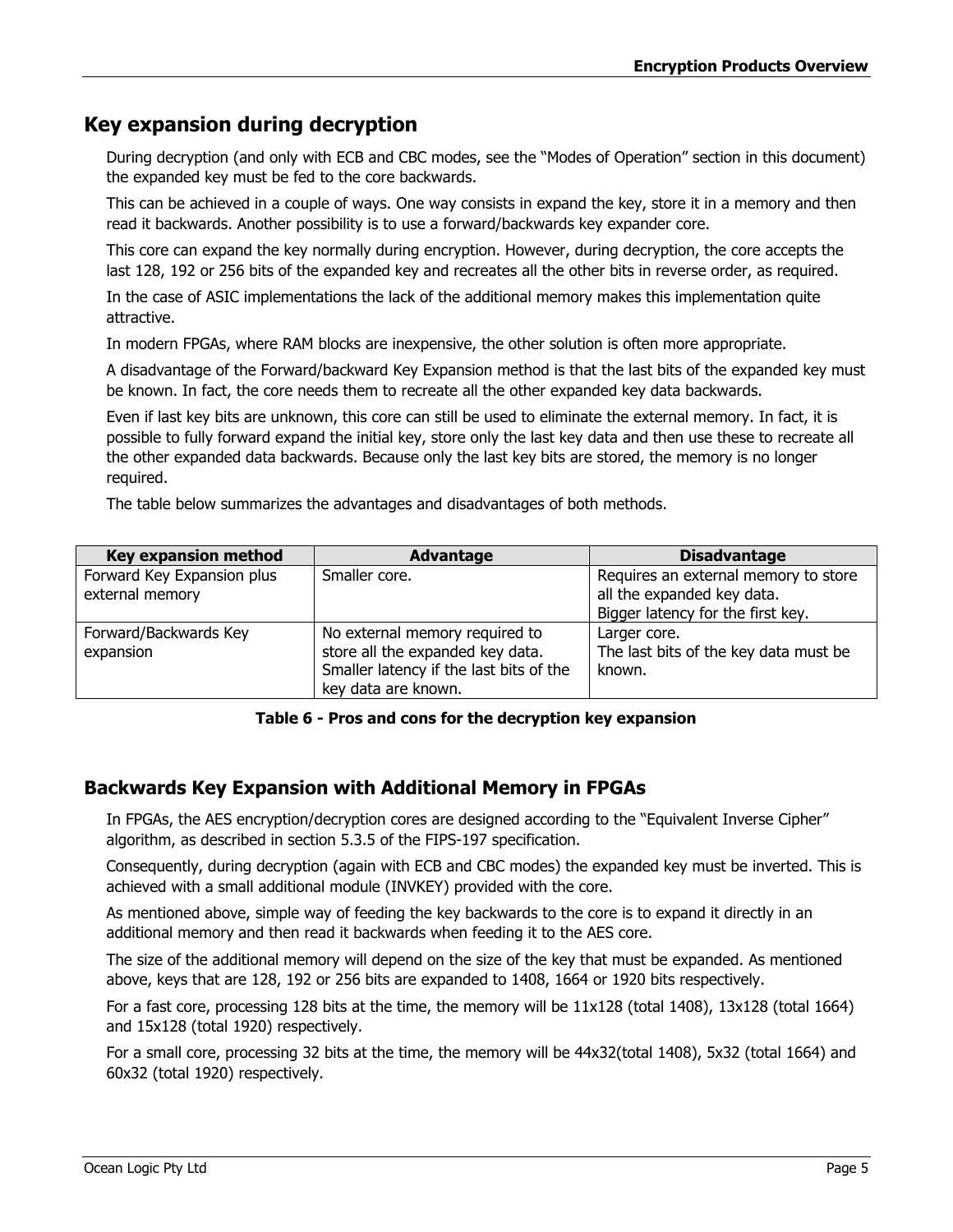

A block diagram, showing one of the many possible ways of achieving this is shown below for the small AES core.

**Figure 3 - Backwards key expansion with additional memory** 

Additional control logic is not shown. Basically, during encryption, the key is expanded on the fly by the key expander core and fed directly to the AES core.

Before decryption, the key is expanded and stored in the memory shown. During decryption the expanded key is read backward from the memory and fed to the AES core through INVKEY.

Key inversion is only required for the first and last 128 bits in the expanded key. Thus key inversion in INVKEY is controlled via the INV input.

Because of the required additional memory, this configuration is not recommended in an ASIC implementation. However, since memory blocks are readily available in modern FPGAs, this is the architecture of choice in this case.

It is worth noticing that the overall latency is increased in this case the first time a key is used. This is because the key must be fully expanded first and then fed backwards. Thus, when a new key is required, decryption cannot start until the new key has been fully expanded.

## **Encryption Modes of Operation**

Each encryption core is available in 5 modes: ECB, CBC, CFB, OFB and CTR. These modes can be applied to either DES, Triple DES or AES.

An AES core supporting all the modes at the same time is also available. Additional modes are briefly discussed at the end of this section.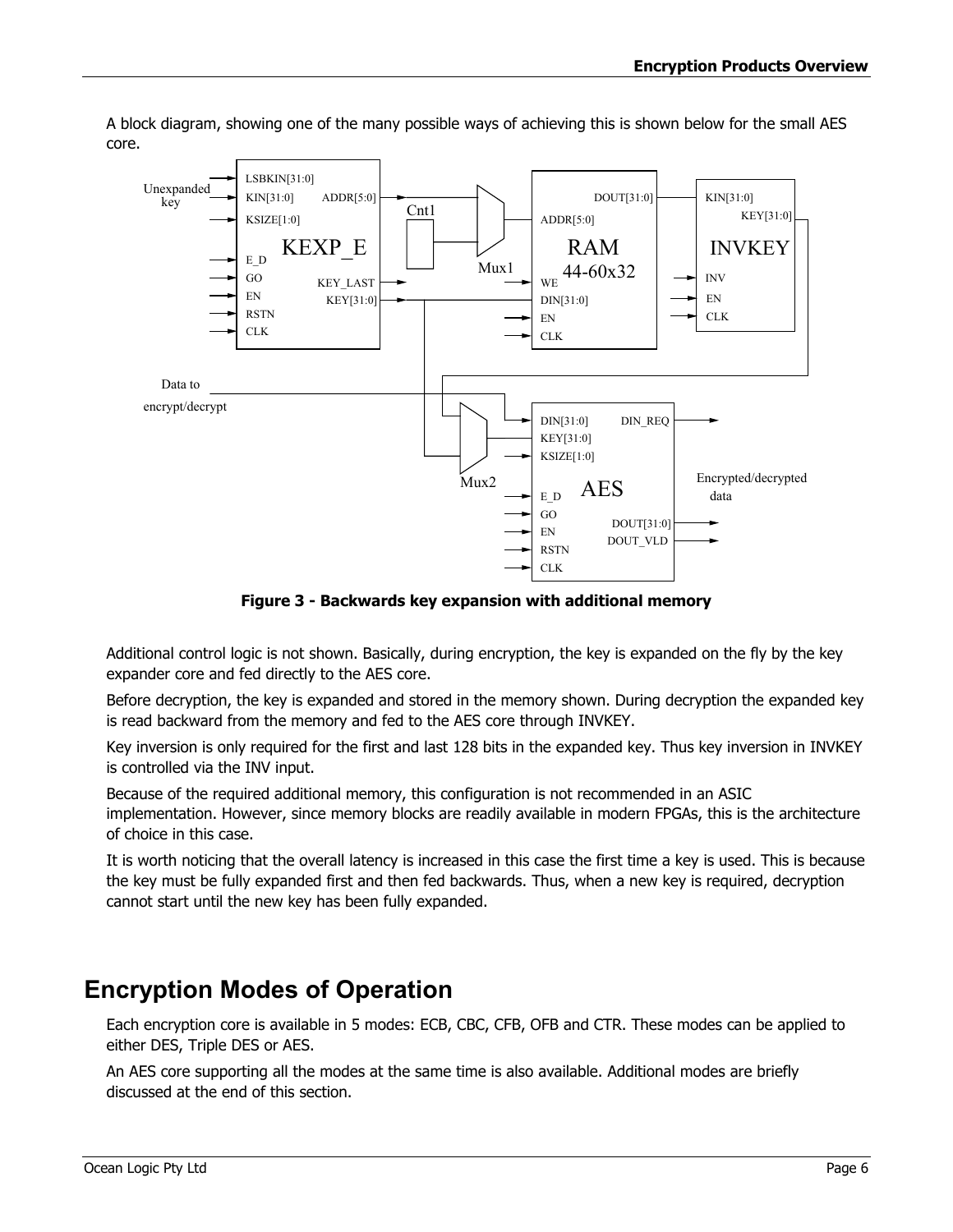#### **ECB Mode**

ECB stands for Electronic CodeBook. In this mode, each plaintext is mapped to a unique ciphertext through encryption, like in a codebook. Each ciphertext is mapped to a unique plaintext through decryption.

This is the simplest mode and consists of the direct application of an encryption algorithm.

### **CBC Mode**

CBC stands for Cipher Block Chaining. In this modes a feedback mechanism is introduced resulting is stronger security.

The dataflow for both encryption and decryption for CBC mode is shown below.



**Figure 5 - CBC mode dataflow during encryption and decryption** 

In this mode the plaintext is XORed with previous ciphertext before being encrypted. Decryption simply reverses the encryption steps.

An Initialization Vector (IV) is required for the first cryptographic operation. IV doesn't need to be secret but it should be unique.

Unlike ECB mode, for a given key and different IVs, the same plaintext will be mapped to different a ciphertext. This represents an increase in security.

## **CFB Mode**

CFB stands for Cipher FeedBack. Again, a feedback mechanism is added to increase security. A block diagram for this mode is shown below.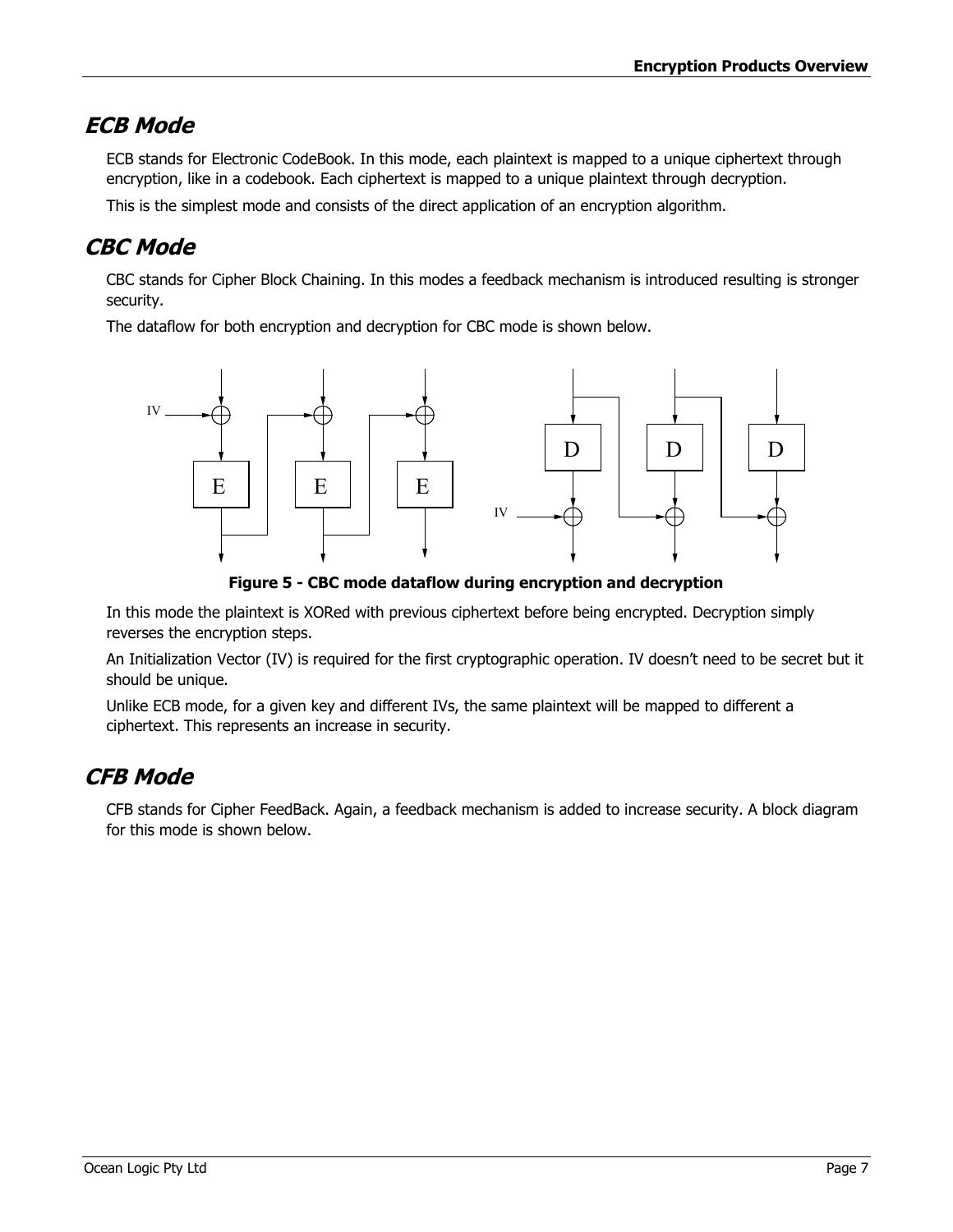

**Figure 6 - CFB mode block diagram** 

Unlike CBC, the size of the feedback path can be chosen to fit the size of the plaintext. So, for example, in the case of CFB-8 (8 bit plaintext), only 8 bits are fed back to the encryption block input and N-8 bits are re-used. N is the encryption algorithm data block size (64 bits for DES and Triple DES and 128 bits for AES).

This has also the advantage to be able to encrypt plaintext whose size is smaller than the encryption algorithm data block size. For example, in the case of AES CFB-8, a byte can be encrypted immediately whereas for CBC and ECB modes, 16 bytes (total 128 bits) must be packed together before encryption is started.

As for CBC, IV is required. However, this **must** be unique for security reasons.

For AES CFB decryption neither backward key expansion nor INVKEY are required.

#### **OFB Mode**

OFB stands for Output FeedBack. Unlike CFB, in OFB mode the feedback path is represented by the output of the encryption block as shown in the block diagram below.



**Figure 7 - OFB block diagram** 

Like CFB, OFB mode will allow to process plaintext whose size does not match the encryption block data size. This means, for example, that data blocks of 17 bits can be encrypted with AES which is a 128 bit data block cipher.

As for CBC and CFB, IV is required. This doesn't need to be secret but it should be unique.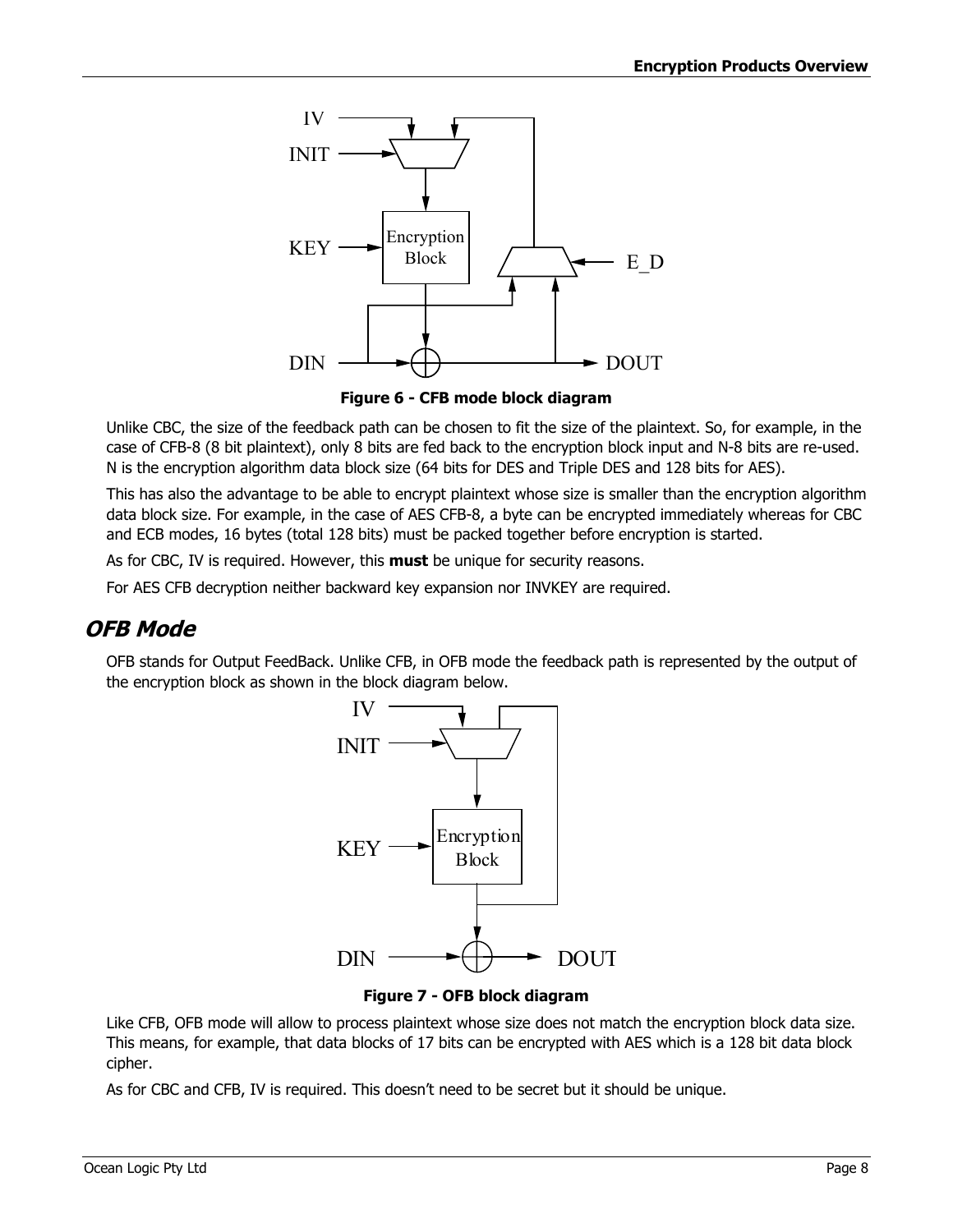For AES OFB decryption neither backward key expansion nor INVKEY are required.

#### **CTR Mode**

CTR stands for CounTeR. This mode is very similar to OFB and similar considerations are also valid here. The only difference is that the input to the encryption block is provided by a counter which is incremented with each cryptographic operation. A block diagram is shown below.



**Figure 8 - CTR mode block diagram** 

For AES CTR decryption neither backward key expansion nor INVKEY are required.

## **Characteristics of the Modes of Operation**

Each mode of operations has its advantages and disadvantages that make them suitable for particular applications.

The table below lists all the modes discussed and lists their advantages and disadvantages in regard to security, efficiency and fault tolerance. These considerations are valid for DES, Triple DES and AES.

| <b>Mode</b>     | <b>Characteristic</b> | <b>Advantage</b>                    | <b>Disadvantage</b>                                                                             |
|-----------------|-----------------------|-------------------------------------|-------------------------------------------------------------------------------------------------|
|                 | Security              |                                     | Plaintext patterns are not concealed                                                            |
| <b>ECB</b>      | Efficiency            | Processing is parallelizable        |                                                                                                 |
|                 | Fault tolerance       |                                     | Errors in the ciphertext affects a whole<br>block.<br>Synchronization errors are unrecoverable. |
|                 | Security              | Plaintext patterns are concealed by |                                                                                                 |
| C <sub>BC</sub> |                       | XORing with previous plaintext      |                                                                                                 |
|                 | Efficiency            | Decryption is parallelizable        | Encryption is not parallelizable                                                                |
|                 | Fault tolerance       |                                     | Errors in the ciphertext affect a whole block                                                   |
|                 |                       |                                     | and corresponding bits in the next block.                                                       |
|                 |                       |                                     | Synchronization errors are unrecoverable.                                                       |
|                 | Security              | Plaintext patterns are concealed    |                                                                                                 |
| CFB             | Efficiency            | Decryption is parallelizable        | Encryption is not parallelizable                                                                |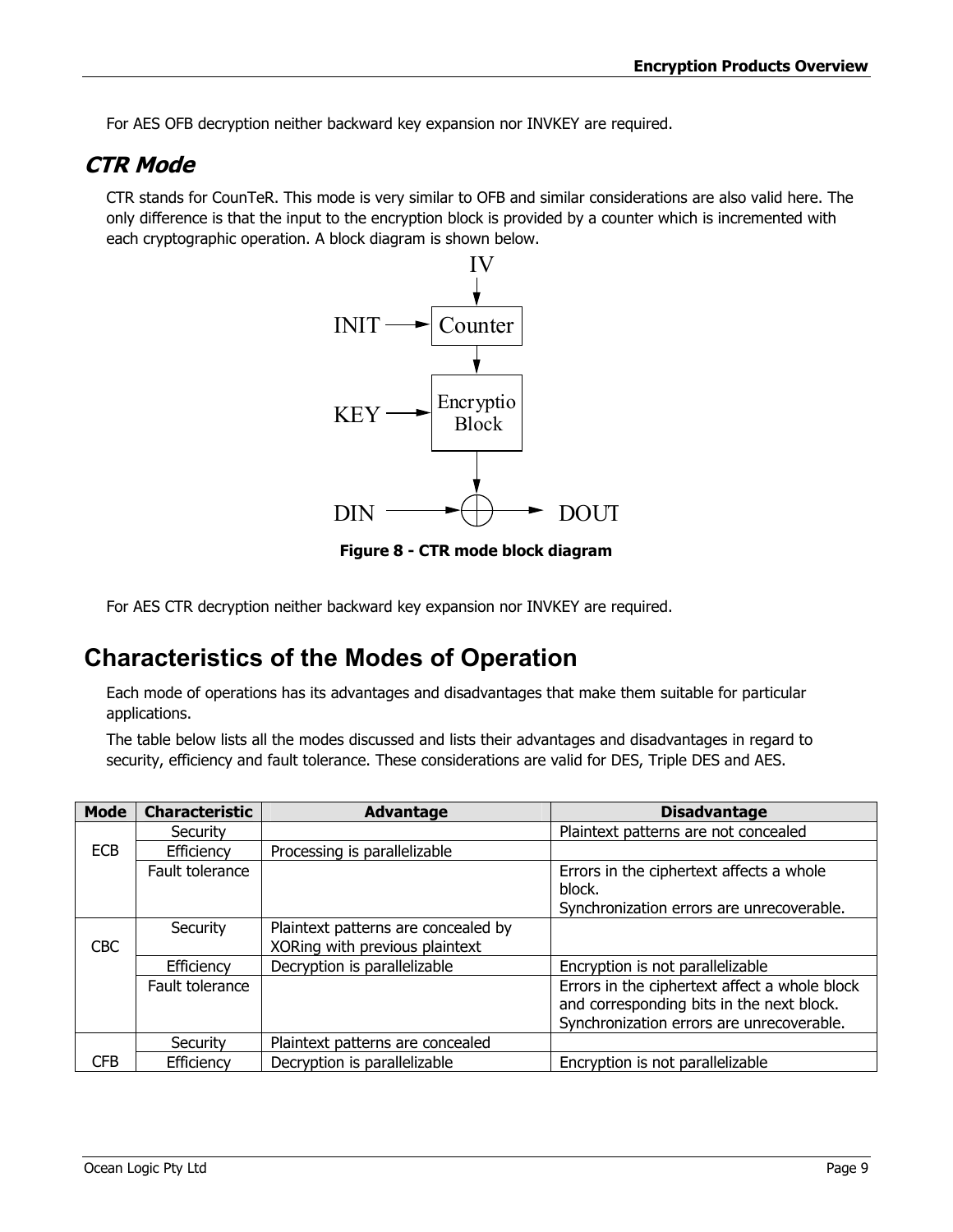|            | Fault tolerance | Synchronization errors of full block size<br>are recoverable. 1-bit CFB can recover    | Errors in the ciphertext only affect<br>corresponding bits in the plaintext and the<br>next full block. |
|------------|-----------------|----------------------------------------------------------------------------------------|---------------------------------------------------------------------------------------------------------|
|            | Security        | Plaintext patterns are concealed                                                       |                                                                                                         |
| <b>OFB</b> | Efficiency      | Processing is possible before the<br>message is seen.                                  | Processing is not parallelizable                                                                        |
|            | Fault tolerance | Errors in the ciphertext only affect<br>corresponding bits in the plaintext.           | Synchronization errors are unrecoverable.                                                               |
|            | Security        | Plaintext patterns are concealed                                                       |                                                                                                         |
| CTR.       | Efficiency      | Processing is parallelizable.<br>Processing is possible before the<br>message is seen. |                                                                                                         |
|            | Fault tolerance | Errors in the ciphertext only affect<br>corresponding bits in the plaintext.           | Synchronization errors are unrecoverable.                                                               |

**Table 8 - Pros and cons of the modes of operation** 

Additionally, from the efficiency standpoint, it is worth noticing that AES CFB, OFB and CTR are built using AES encryption only and therefore do not require backward key expansion or INVKEY.

#### **Other Modes**

Recently, new modes have emerged that combine encryption with authentication such as OCB, CCM or GCM. Many of these modes have not even been approved yet as standard. Most of them can be assembled relatively easily using the cores described. More information about these modes can be found in the references contained in the reference section.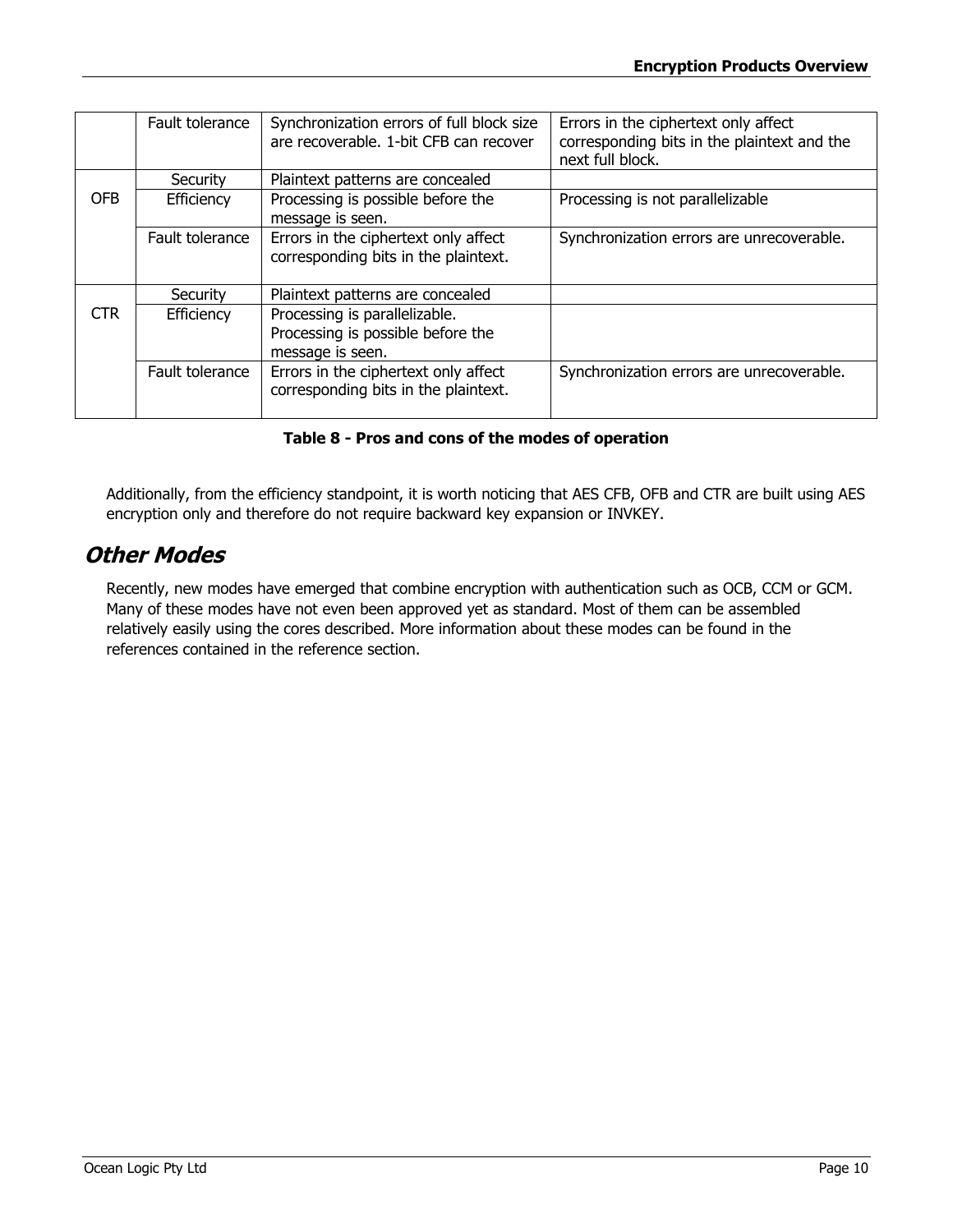## **One-Way Hash Functions**

A one-way hash function H() operates on an arbitrary length message M, producing a fixed length hash h  $(h=H(M))$ .

The basic, desirable characteristics of a one-way has function are:

- Given M, it is easy to compute h
- Given h, it is hard to compute M such that  $H(M) = h$
- Given M, it is hard to find another message M' such that  $H(M) = H(M')$

The application of one-way hash functions varies from message verification and authentication to digital signatures.

The subsequent sections discuses the MD5, SHA-1 and SHA-256 hashing algorithms.

#### **MD5**

The MD5 algorithm is an improved version of MD4, created by Professor Ronald L. Rivest of MIT and is closely modeled after that algorithm. It is described in the RFC 1321 specification.

MD stands for message digest. It operates on message blocks of 512 bits for which a 128-bit (4 x 32-bit words) digest is produced.

Before processing, a message of arbitrary length is divided into blocks of 512 bits each. The message is padded so that is just 64 bits short of being a multiple of 512.

Corresponding 32-bit words of the digest from consecutive message blocks are added to each other to form the digest of the whole message. The block diagram of the core is shown below

The algorithm consists of 4 rounds, each counting 16 steps for a total of 64 steps.

A block diagram of the MD5 core is shown below.



**Figure 9 - Block Diagram for the MD5 processor**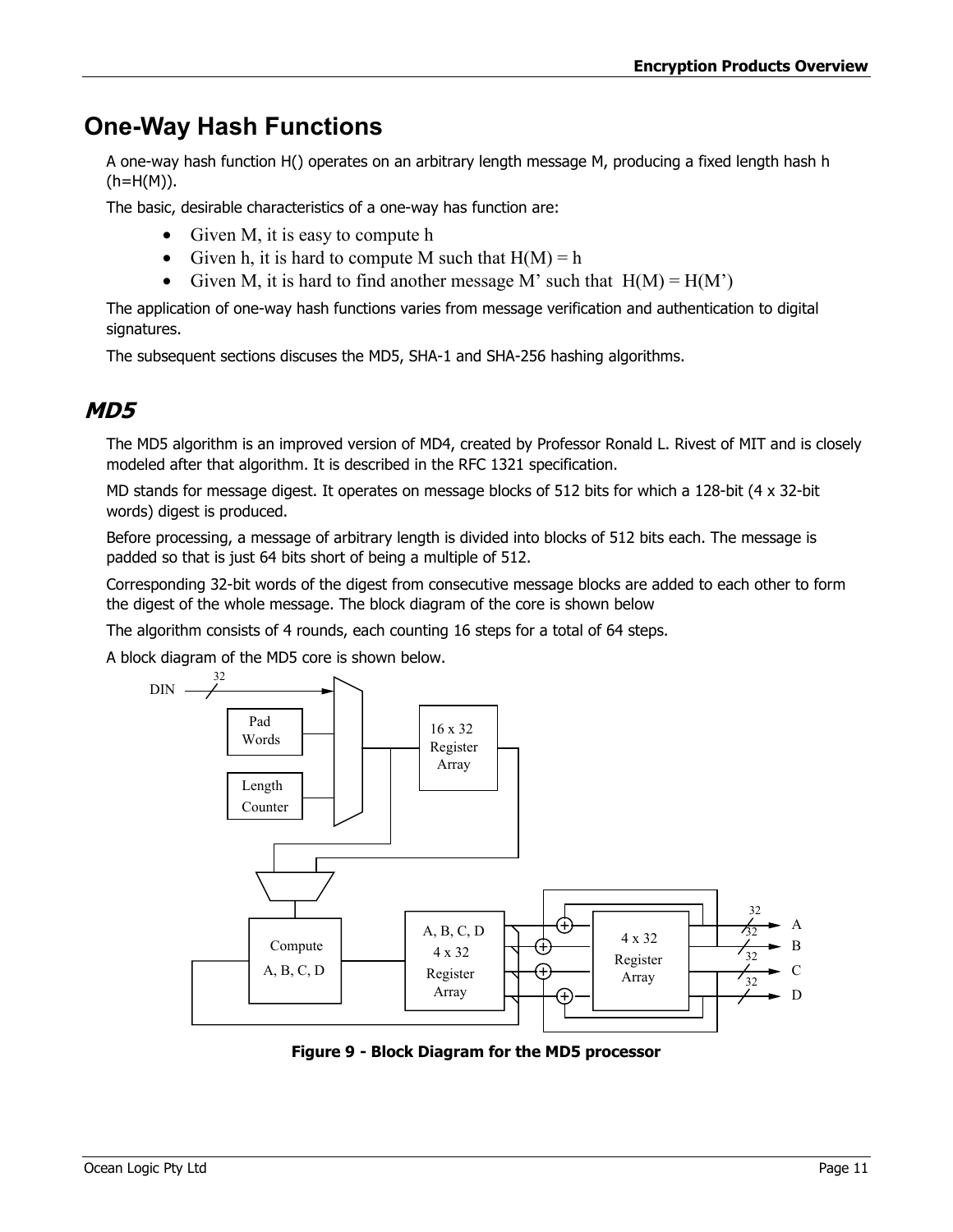The core can process a block of 512 bits in 65 cycles. Thus the sustained throughput of the core is  $\sim$ 7.87 bits/cycle. At 100 MHz this core can digest ~787 Mbit/s.

The table below summarizes the performances of this core for a 512 bit block.

|  | Number of cycles   Latency (cycles)   Throughput (bits/cycle) |
|--|---------------------------------------------------------------|
|  | ∼7 87                                                         |

**Table 9 - MD5 core performance**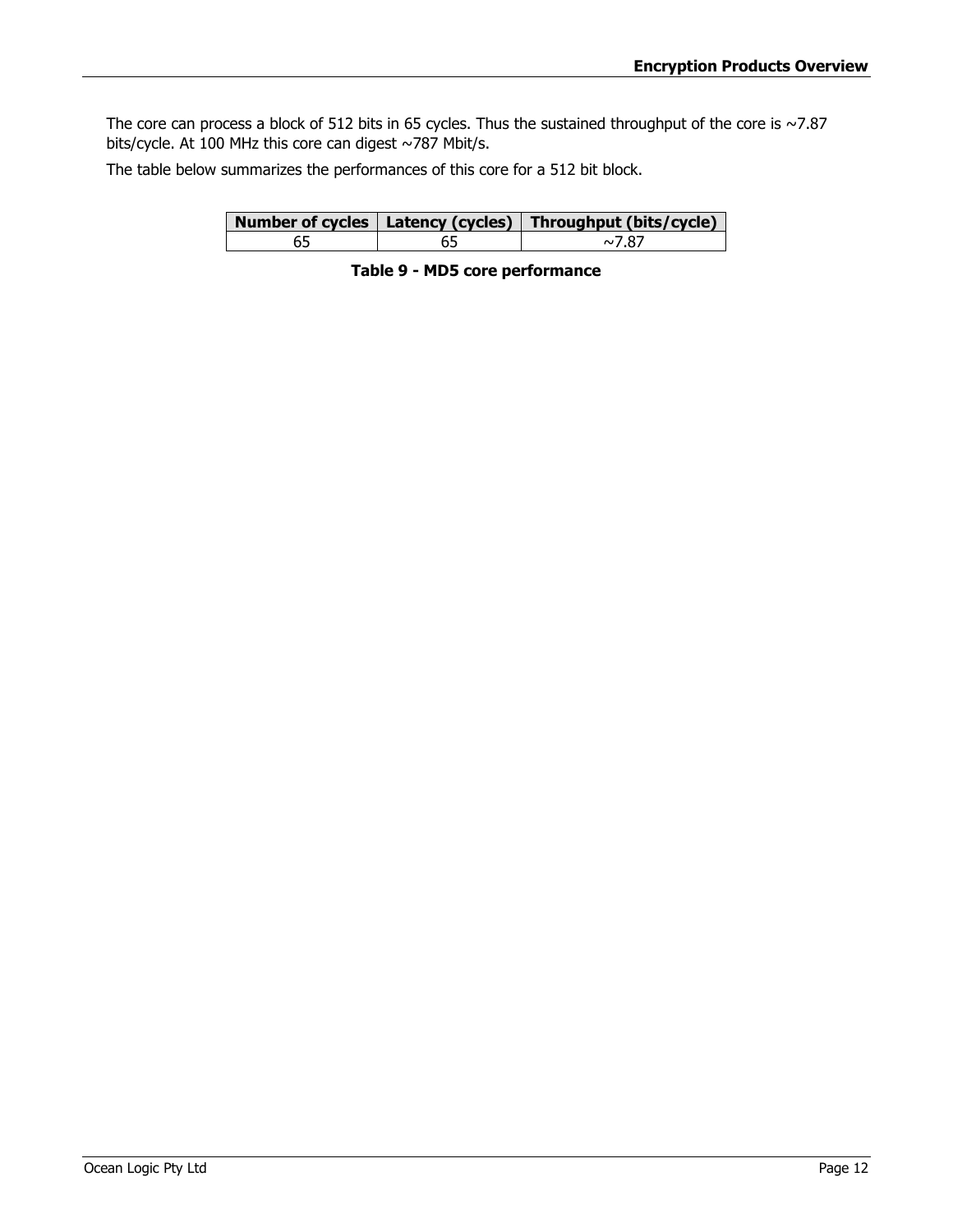#### **SHA-1**

The SHA-1 algorithm is based on principles similar to those used by Professor Ronald L. Rivest of MIT when designing the MD4 message digest algorithm, and is closely modeled after that algorithm.

SHA stands for Secure Hashing Algorithm. This algorithm is also used in the digital signature standard. It operates on message blocks of 512 bits for which a 160-bit (5 x 32-bit words) digest is produced. Padding is the same as in MD5.

Corresponding 32-bit words of the digest from consecutive message blocks are added to each other to form the hashing of the whole message.

The block diagram of the core is shown below.



**Figure 10 - Block Diagram for the SHA-1 processor**

The algorithm consists of 80 steps. The core can process a 512-bit block in 81 cycles. Thus the throughput of the core is  $\sim$  6.32 bits/cycle. . At 100 MHz this core can digest  $\sim$  632 Mbit/s.

The table below summarizes the performances of this core for a 512-bit block.

|  | Number of cycles   Latency (cycles)   Throughput (bits/cycle) |
|--|---------------------------------------------------------------|
|  | $~\sim$ 6.32                                                  |

**Table 10 - SHA-1 core performance**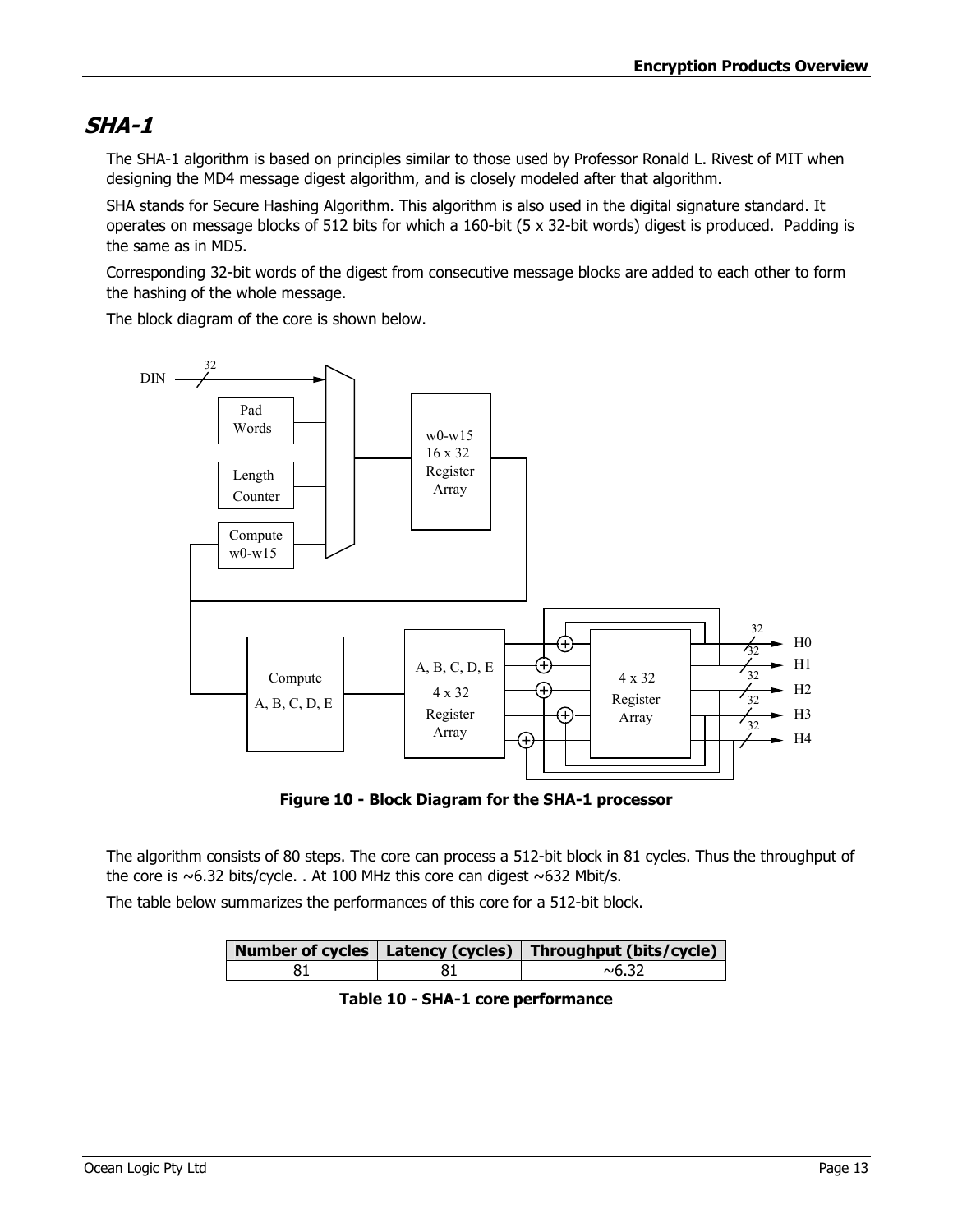### **SHA-256**

The SHA-256 algorithm offer security improvements over SHA-1.

SHA stands for Secure Hashing Algorithm. This algorithm is also used in the digital signature standard. It operates on message blocks of 512 bits for which a 256-bit (8 x 32-bit words) digest is produced. Padding is the same as in SHA-1.

Corresponding 32-bit words of the digest from consecutive message blocks are added to each other to form the hashing of the whole message.

The block diagram of the core is shown below.



**Figure 10 - Block Diagram for the SHA-256 processor**

The algorithm consists of 80 steps. The core can process a 512-bit block in 65 cycles. Thus the throughput of the core is  $\sim$ 7.87 bits/cycle. At 100 MHz this core can digest  $\sim$ 787 Mbit/s.

The table below summarizes the performances of this core for a 512 bit block.

|  | Number of cycles   Latency (cycles)   Throughput (bits/cycle) |
|--|---------------------------------------------------------------|
|  | $\sim$ 7.87                                                   |

**Table 11 – SHA-256 core performance**